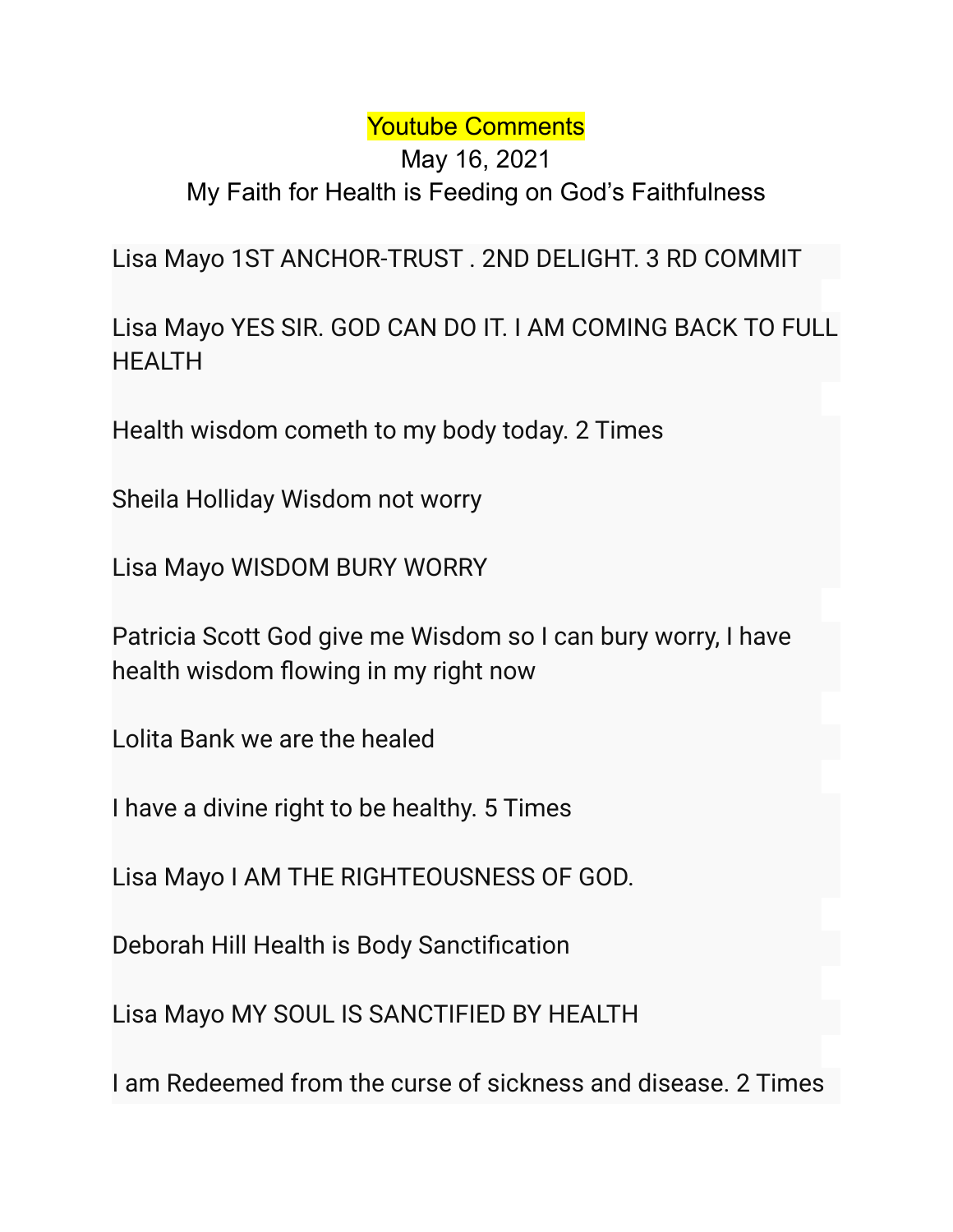Look what the Lord has done for me. 3 Times

Lisa Mayo I AM EXPECTING A MIRACLES NOW

Patricia Scott I am expecting miracles

Salestia Robinson Glory to God, I'm expecting miracles for me....not just emotional health but total emergence....

Tasma Brooks Amen!! I just started living!!

Lolita Banks youth renewed today

Lisa Mayo 4th ANCHOR IS REST

Deborah Sullen My faith for health is feeding on God's faithfulness!!

Lisa Mayo GOD IS FAITHFUL. HELP ME HOLY GHOST TO UNDERSTAND

Lisa Mayo I REPENT FATHER FOR PLACING MAN OVER YOU.

Salestia Robinson knee-way station....yes, Lord!!!

Patricia Scott I am a creation

deborah Hill knee way station = prayer